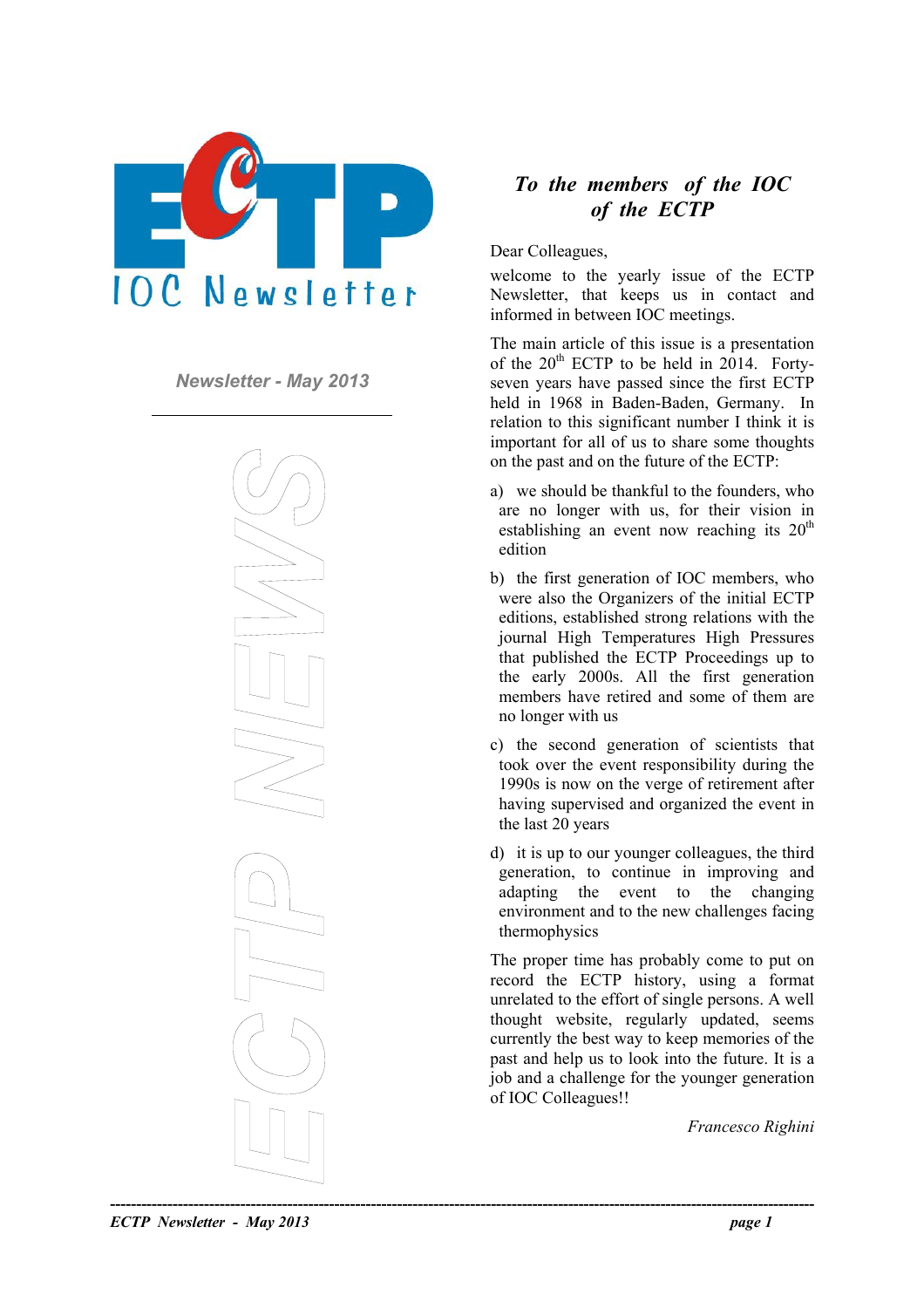# **ECTP 2014**

# **European Conference on Thermophysical properties**



## *ECTP 2014*

The 20 th European Conference on Thermophysical Properties (ECTP) will take place at the Faculty of Science, University of Porto, Portugal, from August 31 to September 4, 2014. ECTP 2014 is one of the most important scientific meetings related to thermophysical properties held in Europe. The event will be organized by the thermophysical research groups from the University of Porto and the University of Aveiro.

The main goal of the conference is to provide a forum for academic and

industrial researchers to meet and exchange valuable experiences in the field of thermophysical properties of a wide variety of systems, covering both fluids and solids.

The conference will include invited lectures, oral presentations, flash presentations, poster sessions and workshops on specialized topics. The ECTP Award for Lifetime Achievements and the ECTP-Netzsch Young Scientist Award will be presented during the event. The conference will also include an exhibition of scientific equipment.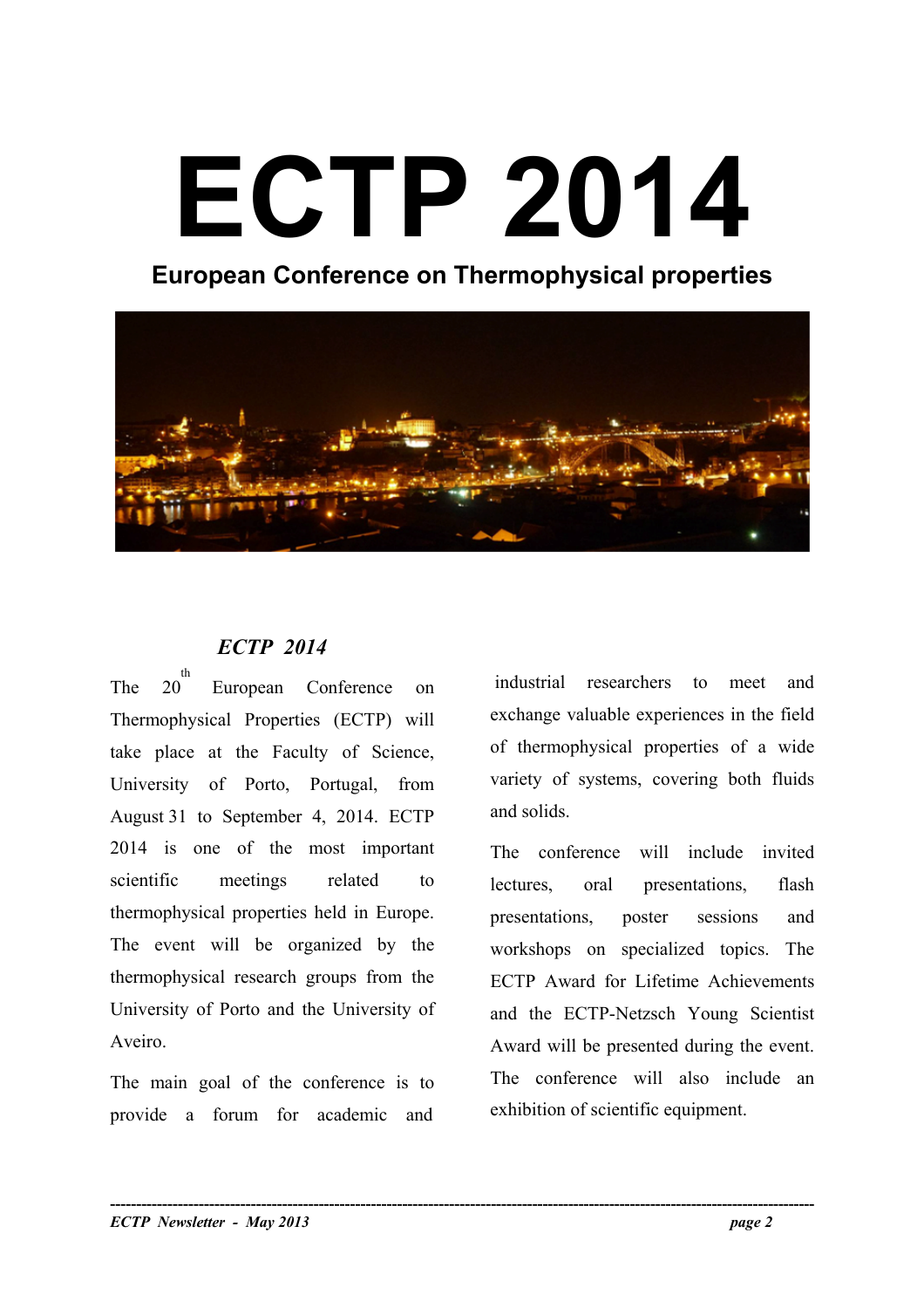The conference will focus on 3 main topics:

- **Energy (Production, Storage, Transport);**
- **Electronic Materials;**
- **Ionic Liquids.**

and be concerned mainly on measurement, theory and modeling of the following properties and materials.

**Properties:** thermal conductivity, diffusivity, electrical conductivity, viscosity and non-Newtonian properties, mass-diffusion and thermo-diffusion, optical and radiation properties including emissivity, reflectivity and absorptivity, solubility, phase equilibrium including liquid - solid, calorimetric and volumetric properties, speed of sound, interfacial properties including solid-solid and wettability, …

**Materials:** metals and alloys, ceramics, City of Porto glasses, composites, multi-functional materials, superconductor, insulation materials, porous materials, granular and thin-film materials, foams, gels, emulsions, soft materials, nano-materials, near critical and super critical fluids, polymers, food and biomaterials, environmentally friendly fluids, aqueous systems, petroleum fluids, ionic liquids, molten salts,…

**Special focus on:** measuring techniques (including methodology of data evaluation and prediction) and engineering applications (polymerization, casting, sintering, plasma spraying, distillation, refrigerant techniques, thermoelectric cooling, insulation structures in civil engineering, …), standard data and standard substances.

### **CONTACT & FURTHER INFORMATION**

Detailed information about the conference may be found at: <http://ectp2014.fc.up.pt/index.html>

### **IMPORTANT DATES**

**Abstract Submission:** February 28, 2014 **Notification of acceptance:** April 31, 2014 **Early Bird Deadline:** June 16, 2014

Porto is the second largest Portuguese city with about one million inhabitants, and one of the major urban areas in Southern Europe. Located along the Douro river estuary in northern Portugal, Porto is one of the oldest European centers. Its settlement dates back many centuries, when it was an outpost of the Roman Empire. Its Latin name, *Portus Cale*, has